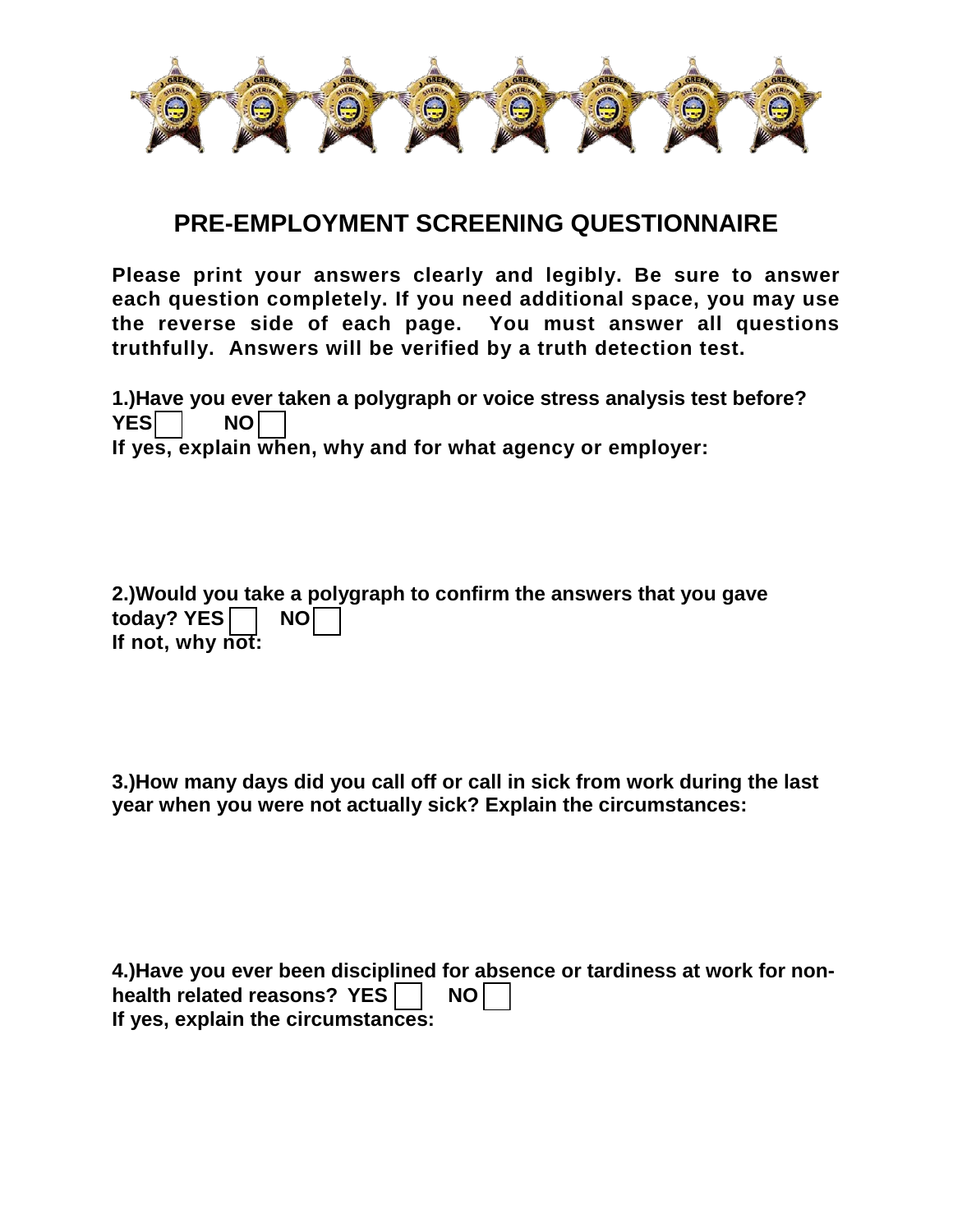

**6.)Have you ever been convicted, fined or had an expungement for Operating a Motor Vehicle While Impaired (OVI)? YES NO If yes, please give the details:** 

**7.)When is the last time you have used or been around any illegal drugs? (Give the month and year, the type of drug and the circumstances):** 

**8.)How many times in your life have you used illegal drugs and which drugs?:** 

**9.)Have you ever missed work because of drugs or alcohol? YES NO If yes, please explain:**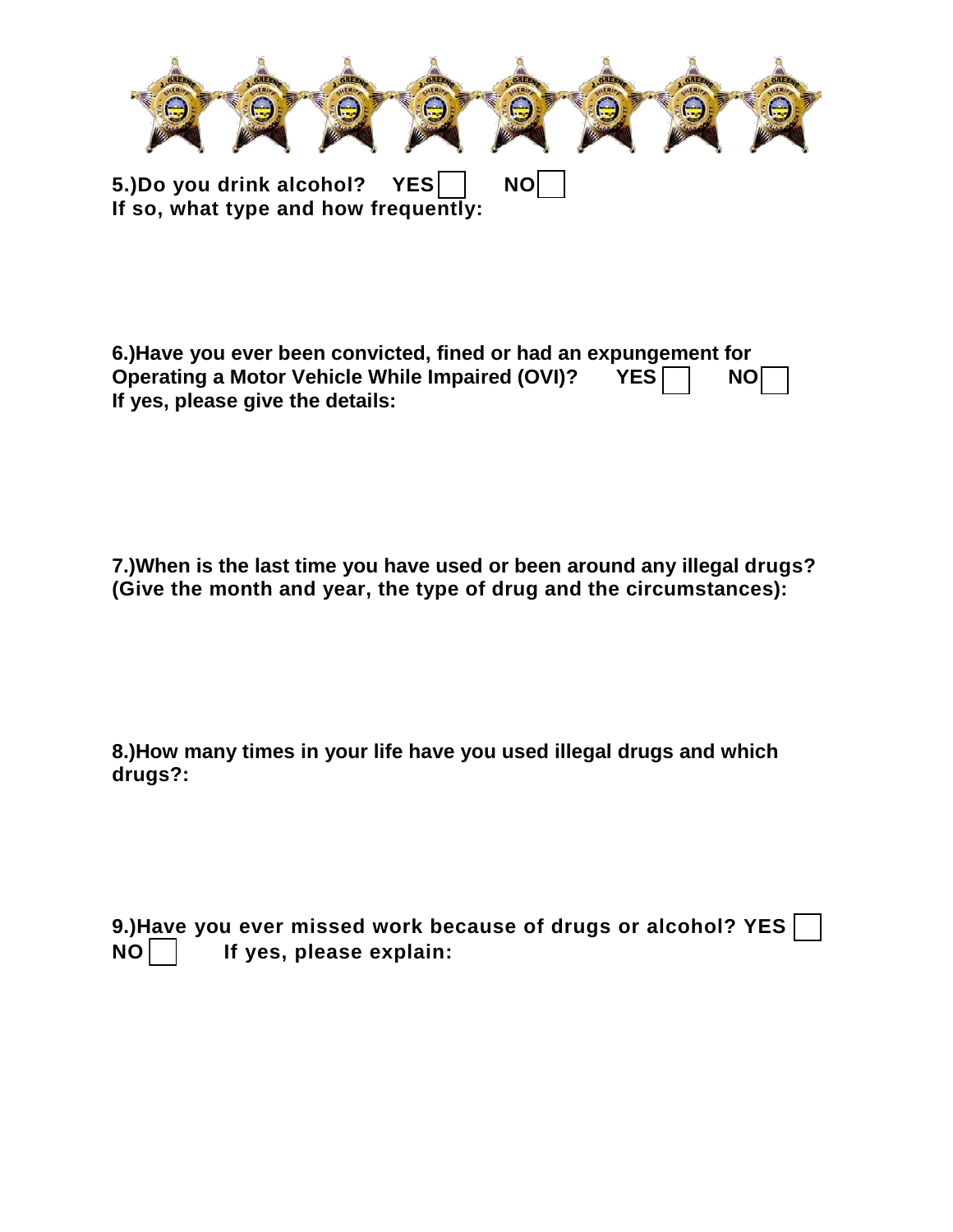

**10.)Have you been terminated from employment because of drugs or alcohol?** YES and NO alcohol? **If yes, please explain:** 

**11.)** Have you ever received any disciplinary action for conduct at work? YES  $\Box$  NO  $\Box$ YES<sup> $\Box$ </sup> NO **If yes, what employer issued the discipline, when was is issued and what type of discipline (write-Up, suspension, termination):**

12.)Have you been asked to resign or quit a job? Y **If yes, please explain why:** 

| 13.)Have you been terminated or fired from a job? YES NO |  |
|----------------------------------------------------------|--|
| If yes, please explain the circumstances:                |  |

| 14.) Have you quit a job because of a conflict with someone             |  |  |
|-------------------------------------------------------------------------|--|--|
| you worked with? YES NO                                                 |  |  |
| If yes, which employer, what name/position of employee you had conflict |  |  |
| and what was the conflict about:                                        |  |  |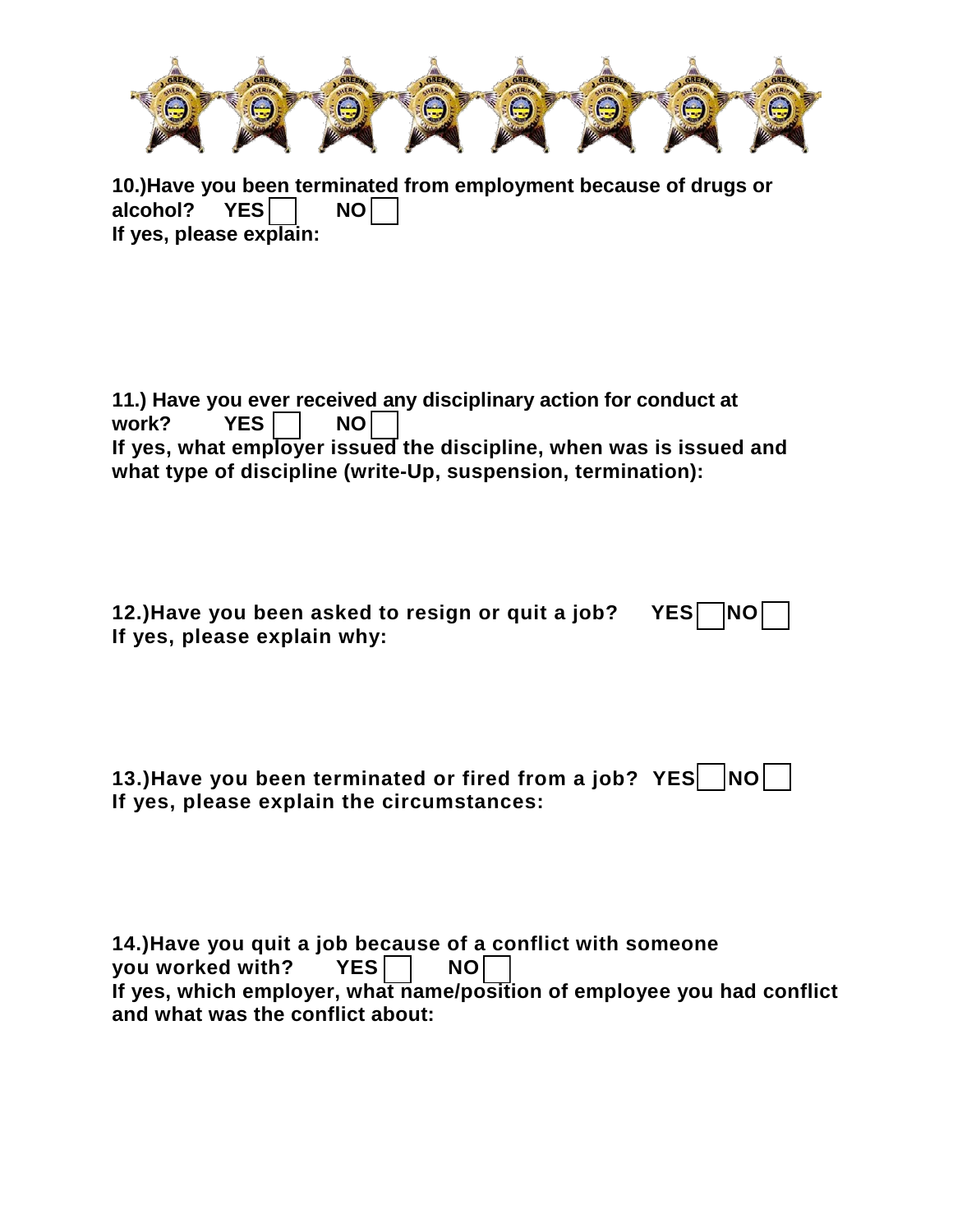

**15.)Have you stolen anything from work or elsewhere? (This would include shoplifting)** YES and NO include shoplifting) **If yes, please explain:** 

|                         |      | 16.) Were you accused or questioned about stealing anything from work or |
|-------------------------|------|--------------------------------------------------------------------------|
| elsewhere? $YES$        | $NO$ |                                                                          |
| If yes, please explain: |      |                                                                          |

**17.)Have you been convicted, fined or had an expungement for any criminal offense?** YES **NO** offense? YES | NO **If yes, what was the charge, court and year:** 

**18.)You will be required to work various shifts, weekends and holidays; will this create a problem for you or your family?** YES and NO this create a problem for you or your family? **If yes, please explain:** 

| 19.) Have you been involved in a civil suit that did not involve injury or |  |  |
|----------------------------------------------------------------------------|--|--|
| disability? $YES$   NO                                                     |  |  |
| If yes, please explain:                                                    |  |  |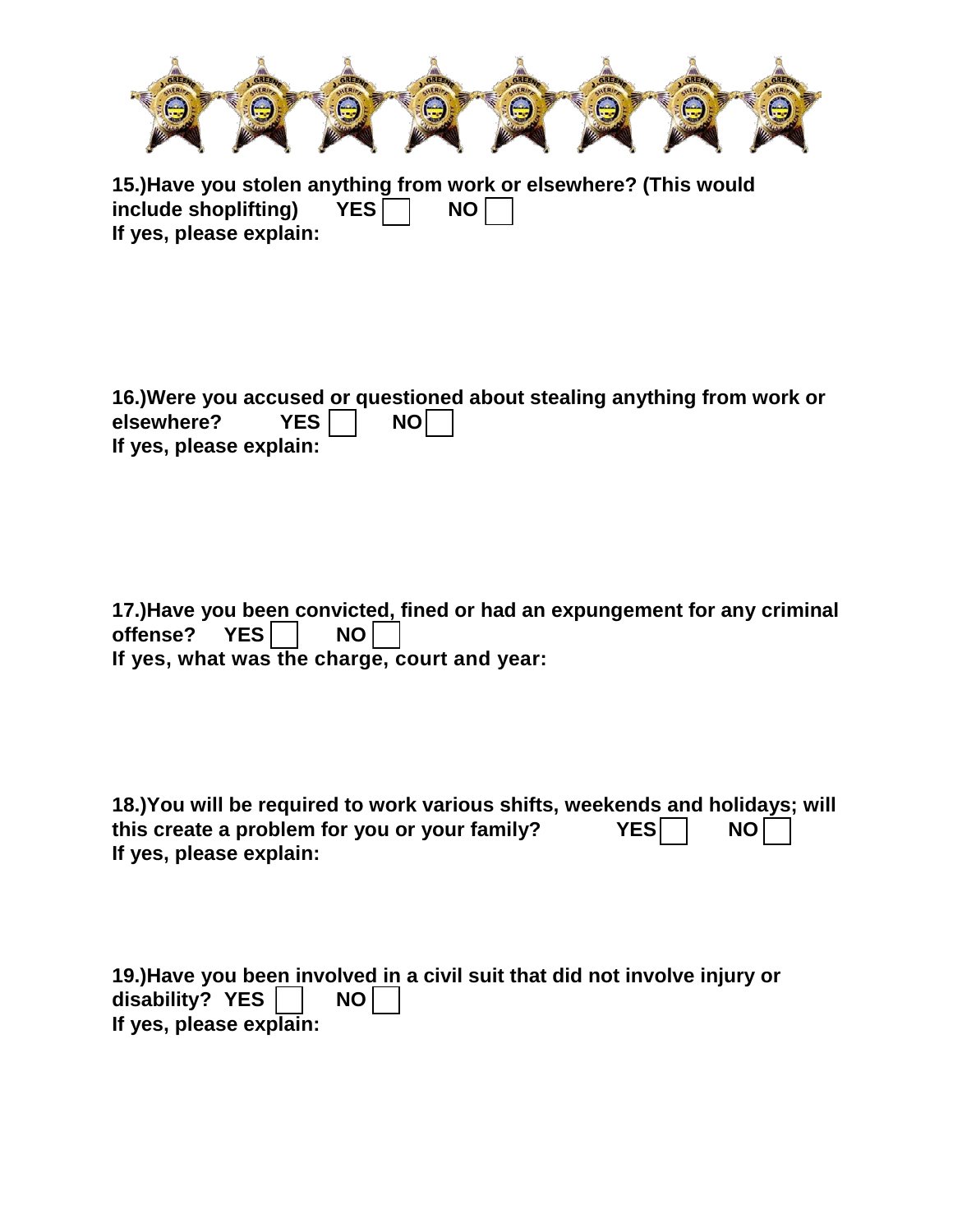| <b>To</b> | <b>STATISTICS</b><br><b>The Contract</b> | ---<br><b>Company</b> | <b>Lines</b><br>$\overline{ }$ | بمقطاع<br><b><i><u>All Property</u></i></b> | <b>COMPANY</b><br><b>Second</b> | <b>Contract</b><br><b>Albert</b> |
|-----------|------------------------------------------|-----------------------|--------------------------------|---------------------------------------------|---------------------------------|----------------------------------|
|           |                                          |                       |                                |                                             |                                 |                                  |

**20.)Have you been involved in anything that may embarrass you or the**  Mahoning County Sheriff's Office now or in the future? YES **NO If yes, please explain:** 

**21.)Have any of your family members or friends ever been in jail or do any of them have a criminal record?** YES  $\Box$  NO  $\Box$ of them have a criminal record? YES **NO If yes, provide family members name, charge, and year of charge:** 

|                         |      | 22.) Have the police ever been called in response to a complaint files |
|-------------------------|------|------------------------------------------------------------------------|
| against you? $YES$      | $NO$ |                                                                        |
| If yes, Please explain: |      |                                                                        |

**23.)Were you ever involved in a physical fight?** YES  $\Box$  NO **If yes, when was it, with who and about what:** 

**24.)Have you caused the death of another person or caused a person to be**  hospitalized? **YES** NO **If yes, please explain:**